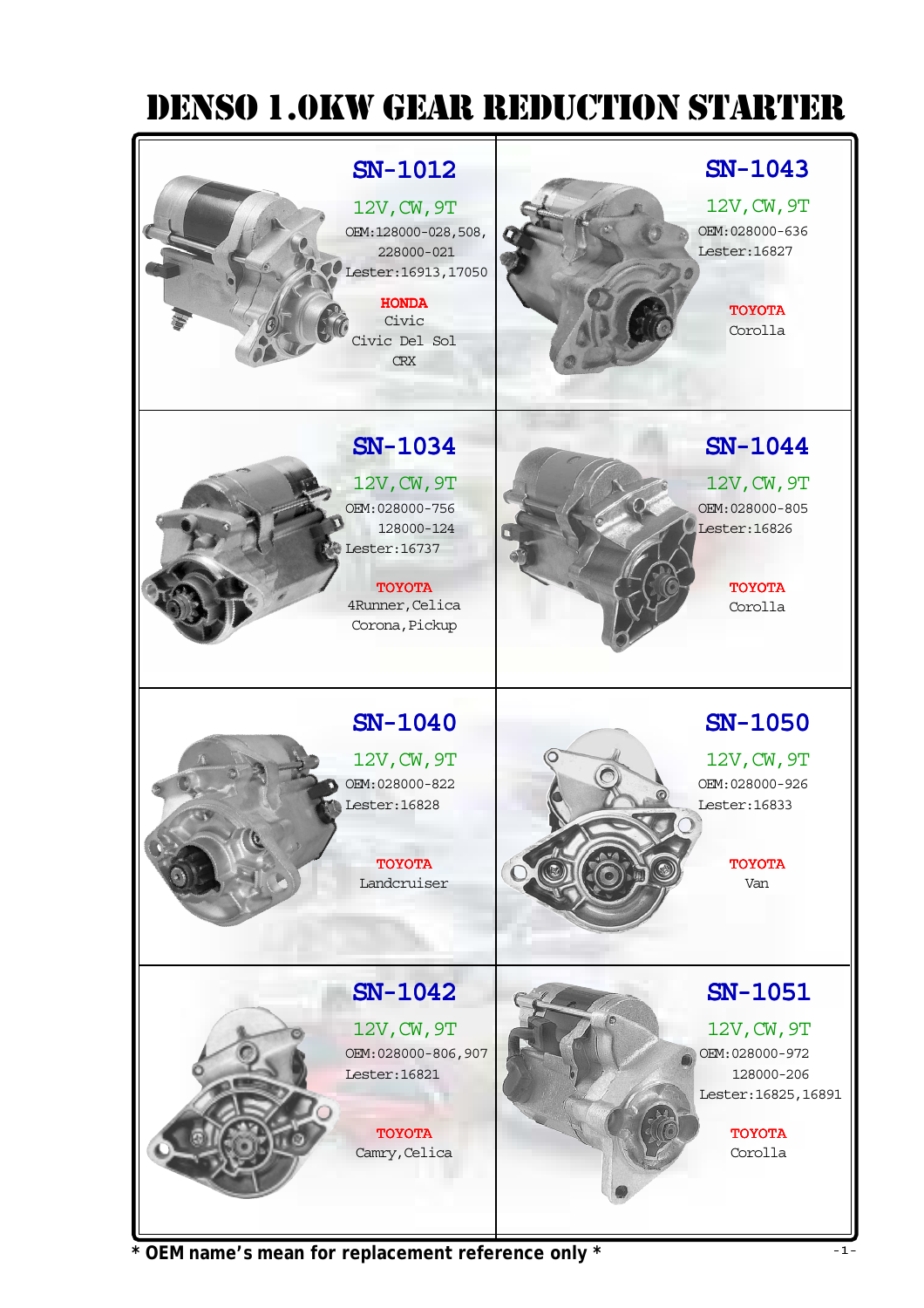## DENSO 1.0Kw GEar rEDUCTION STarTEr



\* OEM name's mean for replacement reference only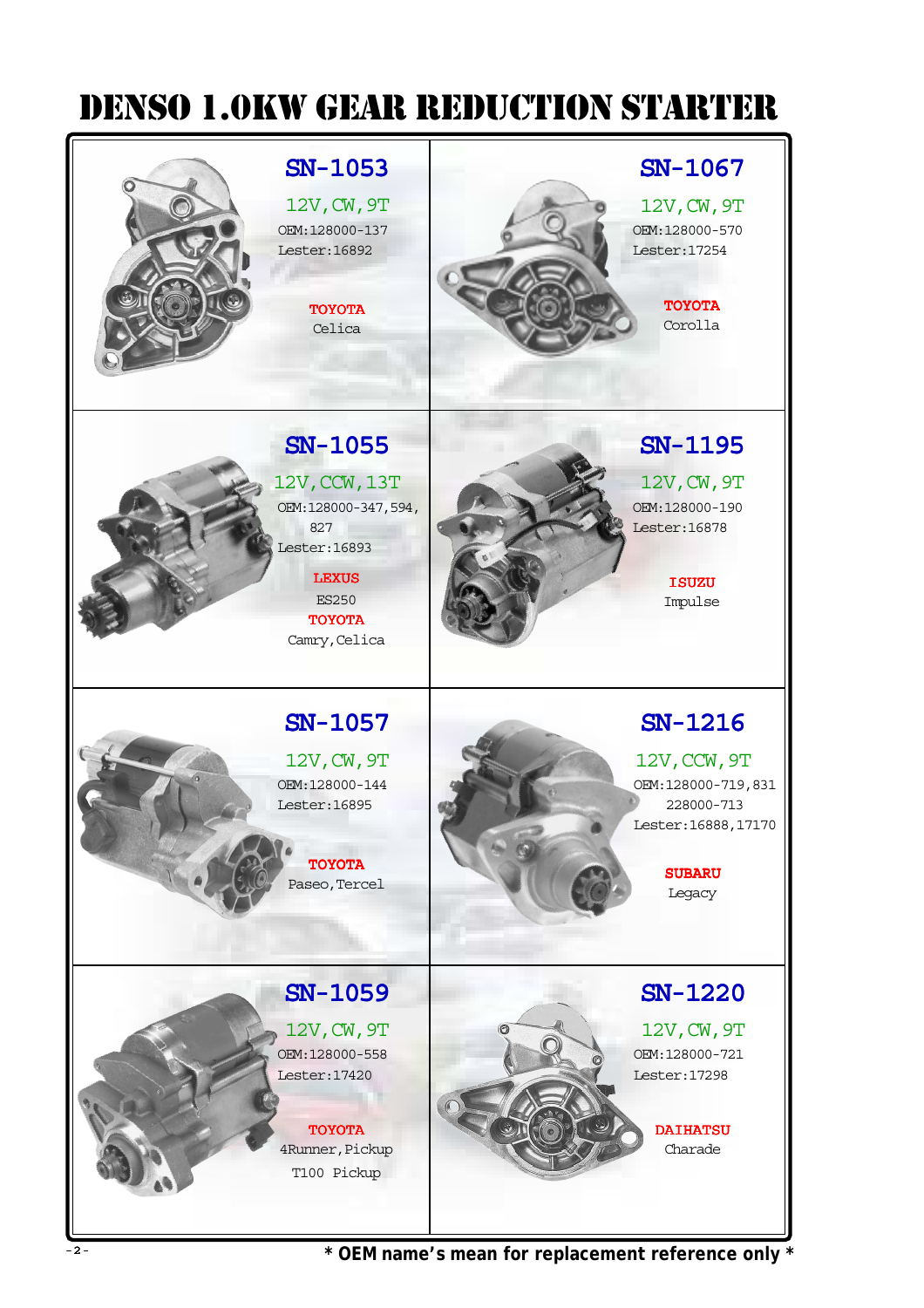

\* OEM name's mean for replacement reference only \*